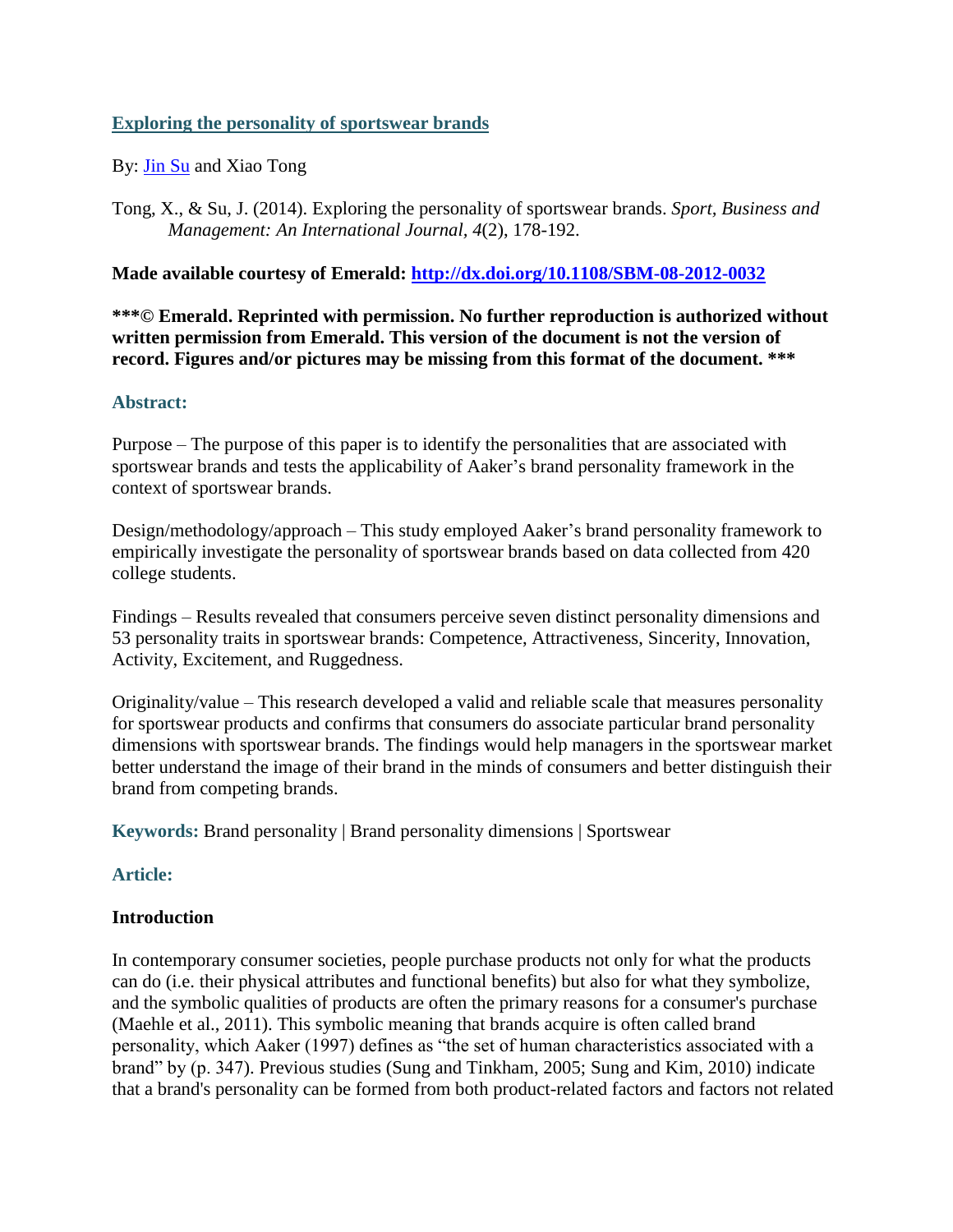to the product (e.g. the consumer's past experience, user imagery, symbols, marketing communication, word of mouth, CEO image, celebrity endorsers). The notion of brand personality appears to have been a highly recognized topic for marketing scholars and practitioners in recent years. Drawing upon the pioneering work of Aaker (1997), consumer and brand researchers have given a considerable amount of attention to the construct of brand personality; business marketers have also been fascinated by the conceptual and practical implications of brand personality and its potential in branding strategies and marketing practices (Arora and Stoner, 2009).

Although many studies have been conducted on brand personality, and existing brand personality dimensions and scales are well-established, most research is mainly based on a set of brands across product categories (Aaker, 1997; Aaker et al., 2001). Previous studies have suggested that personality perceptions may vary by product category and that specific brand personality dimensions are associated with particular product categories (Cui et al., 2008; Arora and Stoner, 2009; Kaplan et al., 2010). The sportswear industry represents a large and growing market worldwide, and sportswear brands are dedicated to getting customers' attention and building brand loyalty through creating a strong brand image (Tong and Hawley, 2009). Considering that few studies have been done to specifically identify the personalities of sportswear brands, this research takes a customer perspective to examine the personalities that are specifically associated with sportswear brands and tests the applicability of Aaker's brand personality framework in the context of sportswear brands. More specifically, it aims to answer two research questions: first, do sportswear brands possess a personality, as posited by Aaker (1997), and if so, what are the underlying dimensions of the personality of sportswear brands? Second, although it appears that the brand personality framework of Aaker (1997) has proven to be widely applicable, little is known about its applicability in the sportswear brands context. Hence, this study also aims to test that.

# **Review of the literature**

# *Perspectives on brand personality*

The notion that inanimate objects such as brands can become associated with human characteristics has been given a considerable amount of attention in marketing and consumer research (Sung and Kim, 2010). Brands reflect the complete experience that customers have with products. The concept of personality is usually attributable to humans; however, this notion can also be used to define the characteristics of a non-human being. Previous studies asserted that consumers find it natural to build relationships with brands (Fournier, 1998) and to imbue them with different personality characteristics, such as "active" or "confident"; thus the symbolic and emotional use of brands is possible (Aaker, 1997; Plummer, 2000). The concept of brand personality offered in the literature recognizes the use of human descriptors to portray brands (Plummer, 2000; Freling and Forbes, 2005; Geuens et al., 2009; Maehle et al., 2011). More formally, the most widely cited definition of brand personality is the following: "the set of human characteristics associated with a brand" (Aaker, 1997, p. 347). Hence, brand personality outlines who a brand is as a "personage" and/or "character."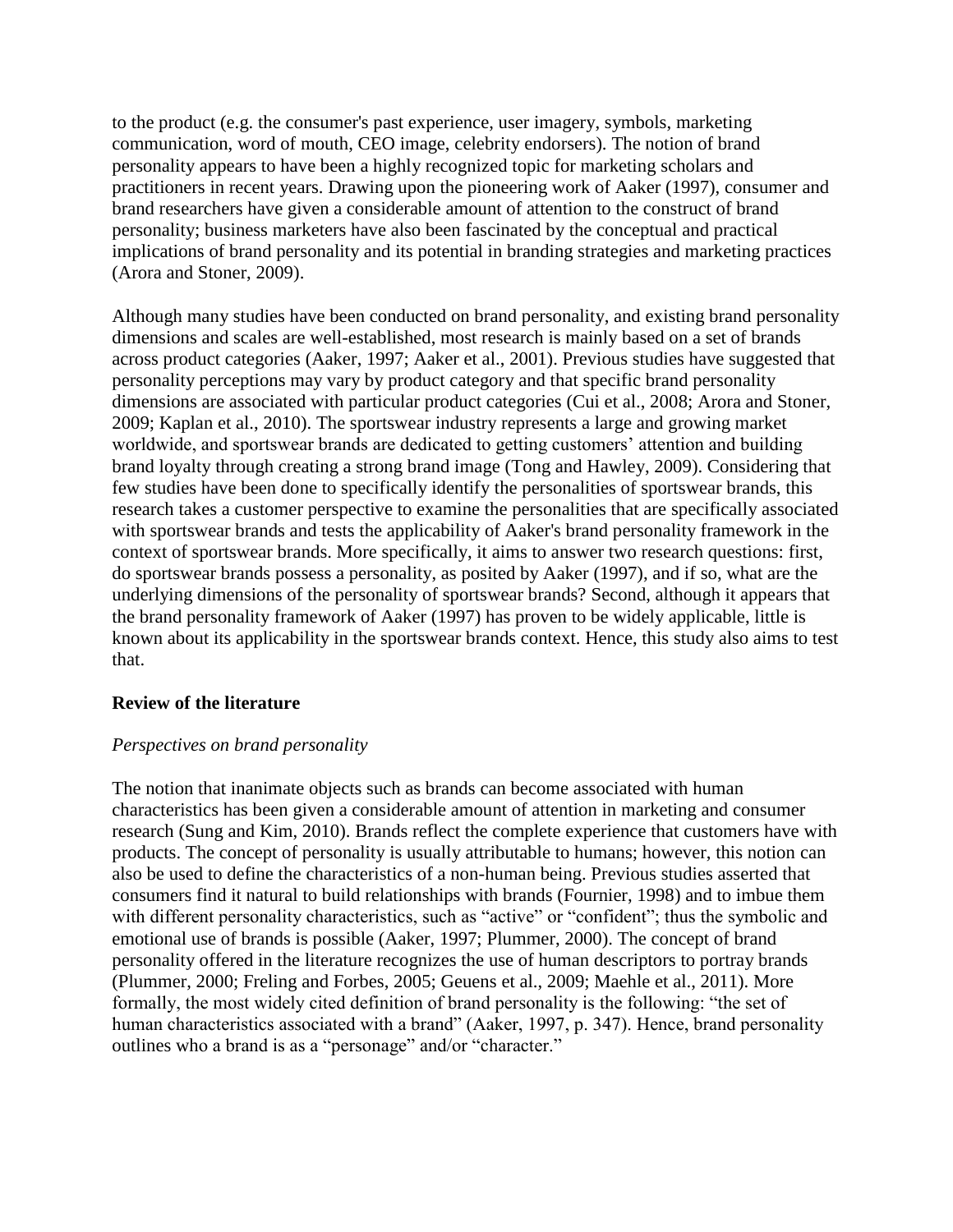Anthropomorphic theory offers an explanation for why people tend to grant human qualities to brands (Aggarwal and McGill, 2007; Maehle et al., 2011). Anthropomorphizing non-human objects, and a brand in particular, is a natural tendency, because people try to explain objects in terms of their own experiences and conceptions (Aggarwal and McGill, 2007). Anthropomorphizing makes non-human products seem more humanlike and more familiar; thus, consumers gain comfort and reassurance when interacting with products they have anthropomorphized. By ascribing human characteristics to products, consumers decrease their uncertainty in a complex, ambiguous purchasing, and consumption environment. The theory of the "extended self" developed by Belk (1988) also helps explain why brands are provided with personality. Belk (1988) maintains that "possessions are a major contributor to and reflection of our identities" (p. 139). Brand personality enables consumers to identify themselves with a brand and to express their own personality through the brand, as individuals tend to consider possessions to be part of their "self" (Belk, 1988; Azoulay and Kapferer, 2003). Sirgy's (1982) self-congruity theory also provides conceptual linkages relevant to brand personality. The selfcongruity theory holds that consumers compare their self-concept with the image that a brand projects and, in turn, prefer brands that are consistent with their self-concept. Studies have found support for the notion that consumers choose products and services that they feel possess personalities that are similar to (congruent with) their own (Sirgy, 1982; Phau and Lau, 2001; Escalas and Bettman, 2005; Arora and Stoner, 2009).

Marketers and brand managers view brand personality as an efficient way to distinguish a brand from its competitors, thereby enhancing the effectiveness of marketing communications efforts (Arora and Stoner, 2009; Sung, 2011). Furthermore, since the dimension of brand personality appears to be less imitable than other product attributes, it may yield a more sustainable competitive advantage (Ang and Lim, 2006). In the increasingly competitive and complex business environment, consumers often have difficulty in distinguishing brands based on physical attributes and functionality; therefore, brand personality offers an effective way to achieve product differentiation. Brand personality influences consumers' perceptual processing of product information and may create a basis for differentiation (Freling and Forbes, 2005), which impacts what customers think and feel about brands and further impacts what customers do. Thus, brand personality is a central driving force of a consumer's positive attitude toward and preference for a brand (Biel, 1993). From a consumer's point of view, brand personality provides self-expressive or symbolic benefits (Aaker, 1999; Sung and Kim, 2010). Brands can add meaning to a consumer's life through their status as a partner in a relationship (Fournier, 1998; Caprara et al., 2001; Sung and Tinkham, 2005), which further helps create and build meaningful consumer-brand relationships. Consumers purchase and use brands to meet their needs; to create, reinforce, and communicate their personalities; and to form their self-brand connections, which facilitate the expression of actual or ideal dimensions of the self (Belk, 1988; Escalas and Bettman, 2005; Sung and Tinkham, 2005; Sung and Kim, 2010; Sung, 2011).

#### *Brand personality measurement and its dimensions*

A profusion of research on brand personality has been particularly noticeable since the pioneering work of Aaker (1997), who carried out widely applicable, widely cited, and arguably the most influential research on the brand personality scale (Cui et al., 2008; Kaplan et al., 2010). Aaker (1997) attempted to adapt the "Big Five" model to brands. Big Five is a human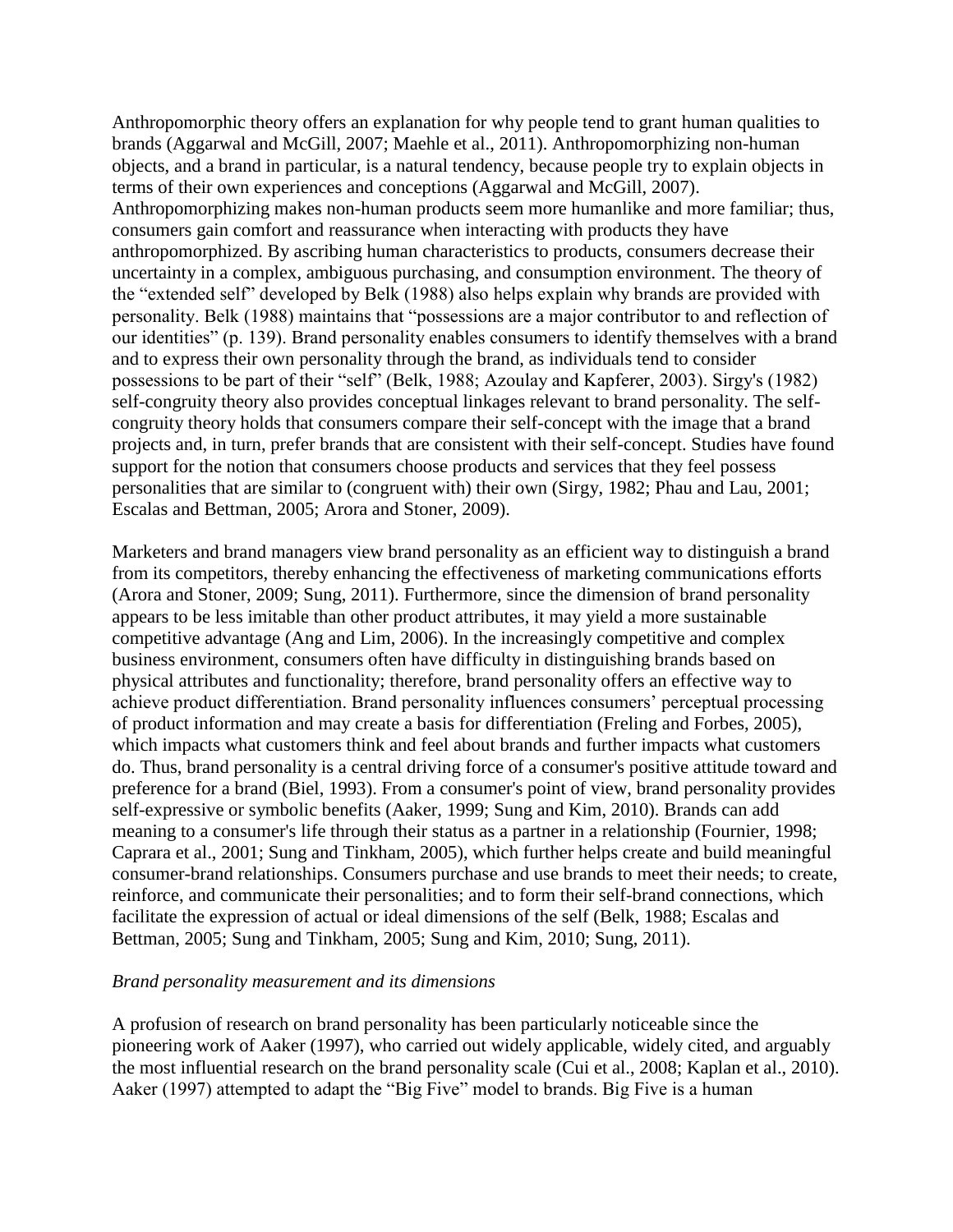psychology model that classifies and organizes the determinants of human personality into five dimensions: extraversion, agreeableness, conscientiousness, emotional stability (or neuroticism), and openness. Although there is a debate about the relative roles of situation and personality in behavior, the Big Five model is now widely accepted as a valid description of human personality traits (Avis, 2012).

Aaker's (1997) research was aimed at assessing and describing the aggregate structure of brand personality across brands and product categories (Sung and Tinkham, 2005; Cui et al., 2008). Aaker (1997) conducted extensive research by carefully selecting 37 brands from various product categories and adopting a lexical approach similar to the Big Five model. From the original set of 114 traits, Aaker (1997) developed a 42-item measurement scale called the brand personality scale and identified five distinct personality dimensions that are associated with brands, which she labeled as Excitement, Sincerity, Competence, Sophistication, and Ruggedness:

- sincerity is typified by traits such as wholesome, down-to earth, and honest;
- excitement is typified by traits such as daring, spirited, and imaginative;
- competence is typified by traits such as reliable, intelligent, and successful;
- sophistication is typified by traits such as glamorous, upper-class, and charming; and
- ruggedness is typified by traits such as outdoorsy, masculine, and tough.

Aaker found that the framework of these five brand personality dimensions, as represented by the 42-item scale, is reliable, valid, and generalizable, and appears to best explain the way American consumers perceive brands across symbolic and utilitarian product and service categories. However, Aaker's brand personality concept definition and scale have been criticized in regards to the exclusion of negative factors (Bosnjak et al., 2007; Avis, 2012), concerns about cultural specificity (Bosnjak et al., 2007; Milas and Mlačić, 2007; Geuens et al., 2009), the inclusion of items that are not proper personality traits (Azoulay and Kapferer, 2003; Bosnjak et al., 2007; Geuens et al., 2009; Avis, 2012).

Other researchers have also sought to develop factor models of brand personality. For example, Bosnjak et al. (2007) identified and operationalized indigenous German brand personality attributions. They also developed a 20-item instrument proposed for the parsimonious measurement of brand personality attributions in the German cultural domain. In their study, they proposed a four-factor structure, including drive (exciting, adventurous, boring); conscientiousness (competent, orderly, reliable); emotion (loving, cordial, sentimental); and superficiality (selfish, arrogant, hypocritical). Geuens et al. (2009) developed a measure for brand personality which consists of 12 items and five factors (activity, responsibility, aggressiveness, simplicity, and emotionality), and their scale shows an affinity with the Big Five human personality dimensions. Previous studies also indicated that several brand personality dimensions have similar meanings in different cultures, while other dimensions are culturespecific (Aaker et al., 2001; Sung and Tinkham, 2005; Bosnjak et al., 2007).

All of the analyses by Aaker (1997) involving the brand personality framework were aggregated across a wide variety of product categories (Austin et al., 2003). Similarly, most of her later studies (Aaker et al., 2001; Sung and Tinkham, 2005; Bosnjak et al., 2007; Milas and Mlačić,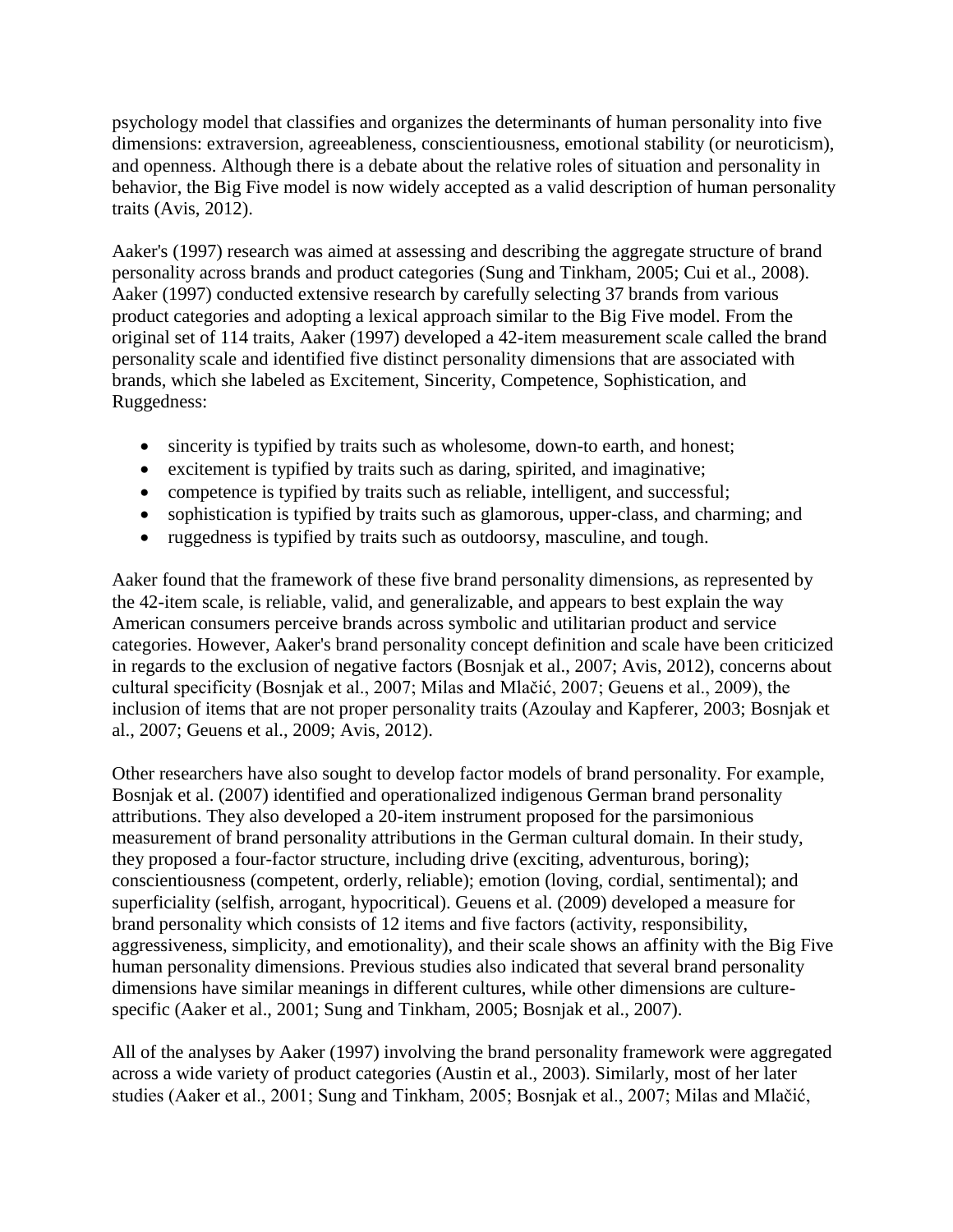2007; Geuens et al., 2009) measure brand personality on an aggregate level across multiple brands of different product categories. However, studies have suggested that personality perceptions may vary by product category and different settings, and that specific brand personality dimensions are associated with particular product categories (Arora and Stoner, 2009). Moreover, prior research applied the Aaker's (1997) framework in specific sectors and offered unique variations of personality dimensions that were drawn from a particular market context. For example, Ekinci and Hosany (2006) argued that Aaker (1997) brand personality scale can be extended to gauge personality traits that tourists ascribe to destinations, and their study results indicate that personality of a tourist destination can be described in three dimensions: Sincerity, Excitement, and Conviviality. Later, a study by Kaplan et al. (2010) identified two new dimensions – namely malignancy and conservatism – as unique dimensions of brand personality for cities. The results of a study by Kim et al. (2010) studied dimensions of news media brand personality and found five brand personality dimensions that can be applicable to that field: trustworthiness, dynamism, sincerity, sophistication, and toughness. In addition, by extending Aaker's (1997) work, Chen and Rodgers (2006) developed an instrument to measure web site personality and Venable et al. (2005) investigated brand personality in nonprofit organizations. Therefore, there is a need to define brand personality measurement scales adapted to a particular product category and sector.

### *Personality of sportswear brands*

According to a definition supplied by the Sporting Goods Manufacturers Association, sportswear is "a product purchased with the intent that it will be used in active sport" (Newbery, 2009). The sportswear industry is expected to exceed \$163 billion by 2016 (just-style.com, 2009), spurred by a trend toward healthier, more active lifestyles and demand from specific demographics such as teenagers, baby boomers, and women consumers. Product innovation continues to be key in the sports clothing industry, with companies employing product design and technological innovation to keep up with changing trends in fitness. Increasing emphasis on versatility, performance, convenience, comfort, and also fashionable style is creating a strong demand for sportswear, which offers both functional performance and style appeal. Sports lovers wear stylish sportswear in order to look smart and fashionable when they do exercise (Lau et al., 2006). Thus, there is a growing trend of major sports apparel companies partnering with famous designers to introduce innovative and stylish sports apparel (Lau et al., 2006).

The global sportswear market is highly competitive and is one of the most heavily branded segments in the global apparel market (Tong and Hawley, 2009). It is dominated by a few major international players, such as Nike, Adidas, and Reebok. According to just-style.com (2009), brands have about 75 percent of the sportswear market worldwide, and the top two players alone, Adidas and Nike, are believed to control 40 percent of the world market. Therefore, branding remains the industry's largest source of competitive advantage, and sportswear brands are dedicated to using a distinct and memorable brand identity to get customers' attention and build brand loyalty (Tong and Hawley, 2009).

Similar to the situation with other consumer goods and brands, perceptions of the personality traits of sportswear brands can be formed and influenced by the direct and/or indirect contact that the consumer may have had with sportswear brands (Plummer, 1985). Personality traits can be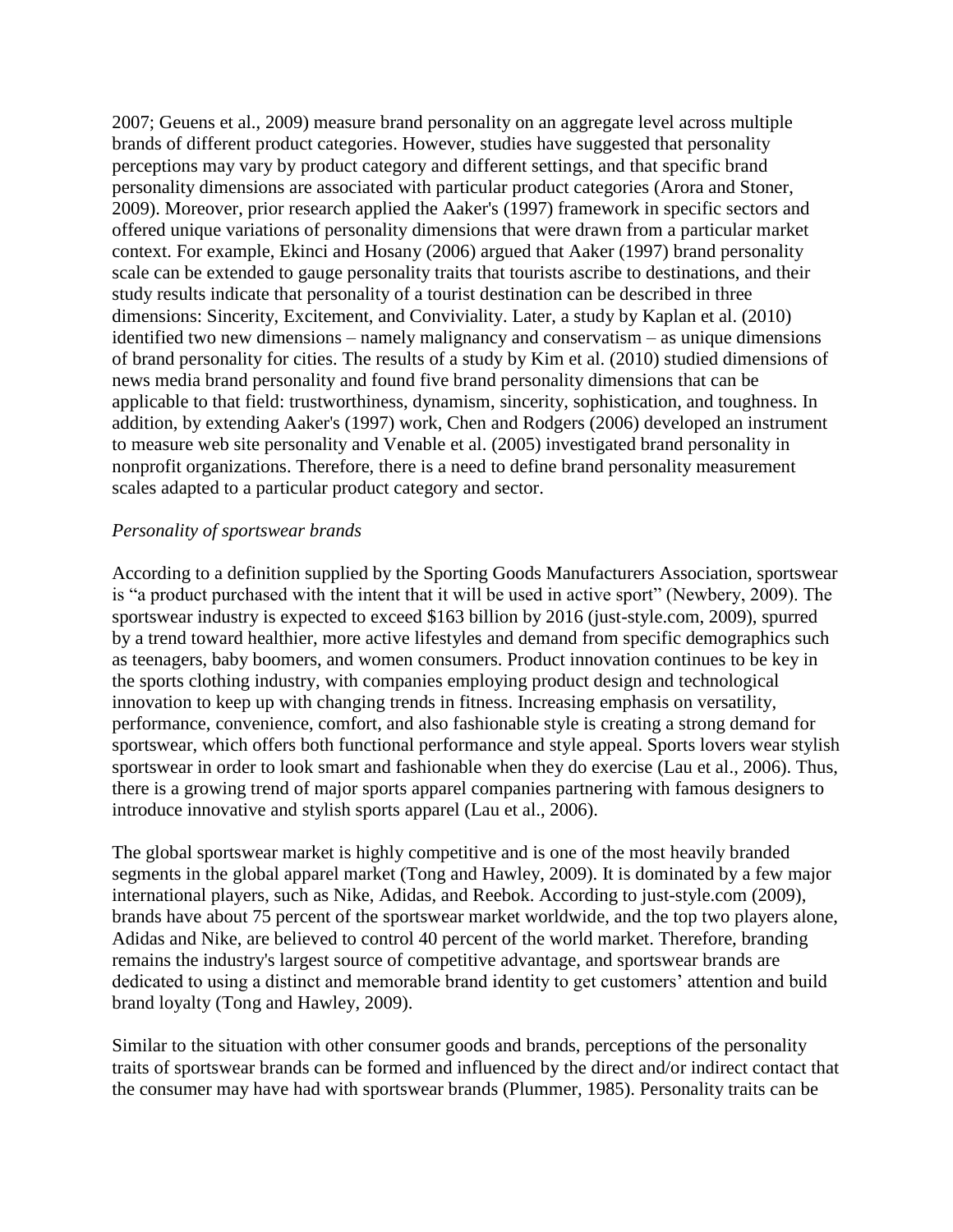associated with sportswear brands in a direct way, through corporate reputation, product quality, shopping, and usage experience (Aaker, 1997). In an indirect manner, personality traits can be attributed to sportswear brands through marketing programs such as advertising, sports and event sponsorships, athlete-celebrities, and the media construction of sports (Ekinci and Hosany, 2006). Although there have been sparse empirical investigations at the group level, the validity of the personality of sportswear brands has been embraced by a few studies at the individual brand level (Ambroise et al., 2005; Arora and Stoner, 2009; Brakus et al., 2009). For example, through an analysis of measuring brand personality using French consumers, Ambroise et al. (2005) revealed that Nike and Adidas were represented with personality attributes such as "charming," "reliable," and "creative." Brakus et al. (2009) posited that consumers' experience with Nike was portrayed as being "powerful," "inspired," and "feel like an athlete." Furthermore, Arora and Stoner (2009) found that Nike was perceived by American consumers as "authority" and "innovative," while Adidas was perceived as more "friendly" and "practical." Accordingly, the aim of this current study is to identify brand personality dimensions within the sportswear category (not at the individual brand level) by using the brand personality framework developed by Aaker (1997).

### **Research design and methodology**

#### *Selection of brand personality attributes*

Guided by the brand personality study by Aaker (1997), the selection of sportswear brand personality attributes followed a three-step process. In the first step, we conducted a freeassociation task to ensure familiarity and relevance of the attributes. In total, 80 undergraduates at a large southeastern university (60 percent female, average age=22) were asked to write down the personality attributes that first came to mind when thinking about well-known sportswear brands. Based on a research report on sportswear brands from Commerzbank (2008), the top ten sportswear brands by market share were chosen as the product stimuli in this study: namely Nike, Adidas, Reebok, Puma, New Balance, Converse, K-Swiss, Sketchers, Under Armour, and ASICS. A total of 210 unique traits were generated in this process. Second, in order to maximize the content representation of personality attributes, we incorporated the 42 original personality traits proposed by Aaker (1997) into our inventory, because those attributes were compiled and developed from diverse sources such as the Big Five personality factors and other refined scales used by academics and practitioners (Sung and Tinkham, 2005). We identified 32 additional attributes from the study of personality characteristics of athletic brands by Arora and Stoner (2009) and the Brakus et al.'s (2009) study of brand experience of athletic brands yielding a total of 284 attributes. Guided by the Aaker et al. (2001) brand personality study, the third stage looked to reduce the 284 attributes to a more manageable number by eliminating "redundant" (n=75; e.g. cool arose from the free-association task as well as from Aaker 1997); "ambiguous"  $(n=62; e.g. normal, colorful, nice);$  and "irrelevant to the construct"  $(n=84; e.g. giving,$ profitable, football). This resulted in a final set of 63 traits being used to examine the sportswear brands' personality.

#### **Sample and procedure**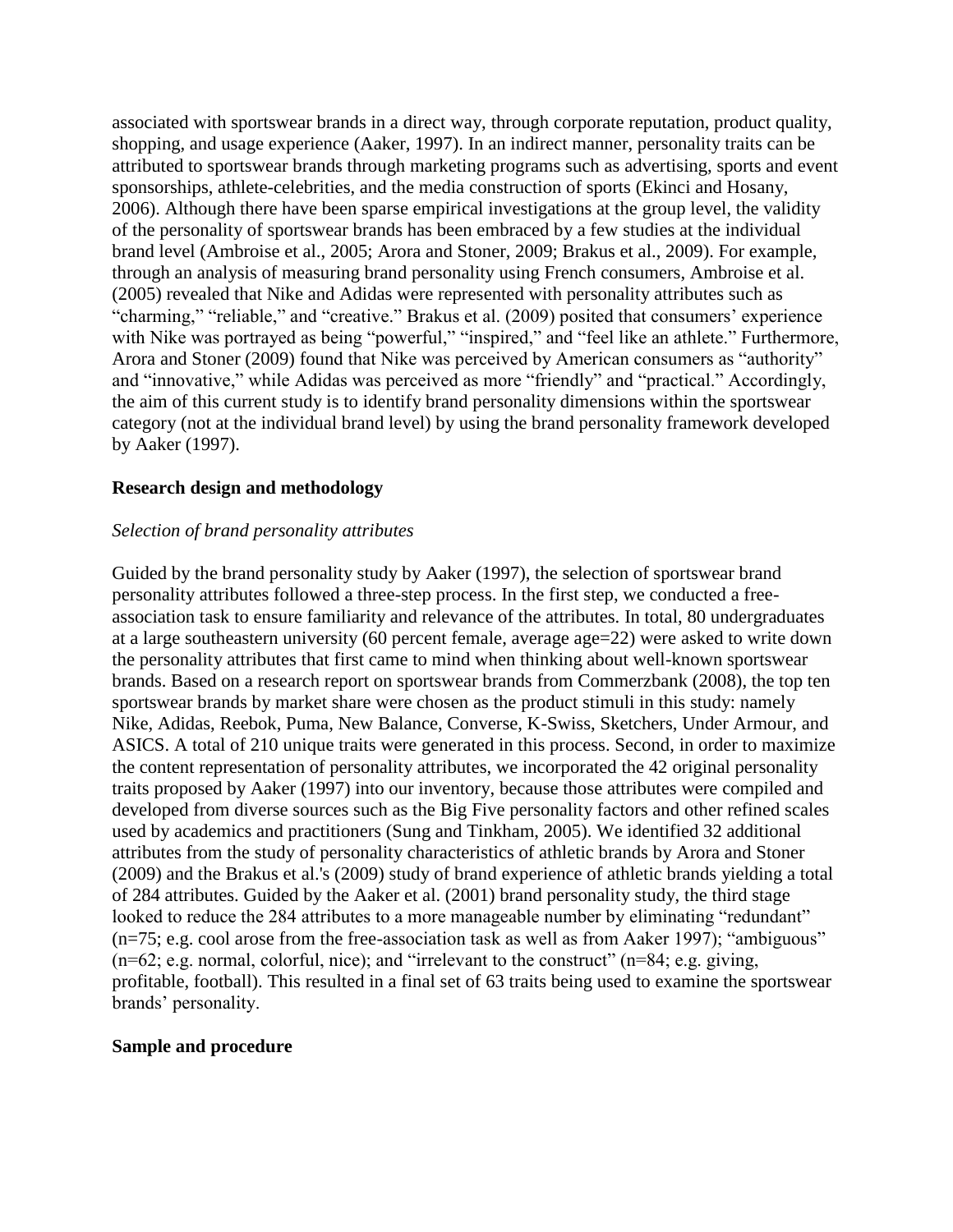This study is exploratory research which investigates personality characteristics associated with sportswear brands. Therefore, a generalizable sample is not required (Yin, 1989). A convenience sample was selected also due to cost and time advantages (Kumar, 1999). We used a sample of college students in this study, because young people, including college students, constitute the largest and most important target market for sportswear, as their physically active lifestyle creates a strong demand for sportswear products (Deng, 2009). A total of 460 copies of the questionnaire were hand-delivered to students enrolled at two large universities in USA (one from the north, one from the south), and 420 responses were found usable. The participants ranged in age from 18 to 30 (M=21). In total, 70 percent of the sample were female. The most prevalent ethnic group was Caucasian (77.4 percent), followed by African-American (10.3 percent), Asian (8.4 percent), and Hispanic or Latino (1.1 percent).

Although listing a large number of brands increases the generalizability and validity of the scale, an excessively lengthy questionnaire may create a negative effect on participants, which could result in a response bias (Aaker, 1997). To overcome this bias, each participant was given the questionnaire for only one brand in this study. Respondents were first asked to pick one sportswear brand from the list of top ten sportswear brands (Nike, Adidas, Reebok, Puma, New Balance, Converse, K-Swiss, Sketchers, Under Armour, and ASICS) they were most familiar with; then the participants received a modified version of the Aaker (1997, p. 350) instructions (see below); and finally they were asked to rate the extent to which the 63 personality traits described their most familiar sportswear brand along a scale that ranged from 1 (not at all descriptive) to 5 (extremely descriptive). To control for order effects, the personality attributes in the questionnaire were presented in random order:

*If I asked you to give me your impression of a particular person, you might answer with a set of personality attributes. Now, let's think about brands in the same way. In this study, we are interested in finding out your perception of human personalities associated to your most familiar sportswear brand. While evaluating the subsequent set of attributes, please ask yourself, "If this sportswear brand was a person, how would you describe him/her?".*

### **Data analysis and results**

### *Exploratory factor analysis (EFA)*

In order to ensure the validity of the study, we followed the Aaker (1997) method (Kim et al., 2010), randomly splitting the data set into two equal samples: an estimation sample and a validation sample. Based on the random half of the data set  $(n=210, 420/2)$ , we first examined personality dimensions of sportswear brands through EFA using principal component analysis with varimax rotation.

During the EFA, seven items loaded on more than one factor at 0.40 or greater were assigned to the factor with the highest loading, and ten items that were not related to any factor were excluded from the next steps of the analysis. In the result, a total of seven factors were extracted from the remaining 53 traits. The adequacy of this seven-component solution was determined by using the following criteria: all seven factors had eigenvalues larger than 1; the seven-factor solution explained a high level of variance (56 percent); a significant dip in the Scree plot followed by the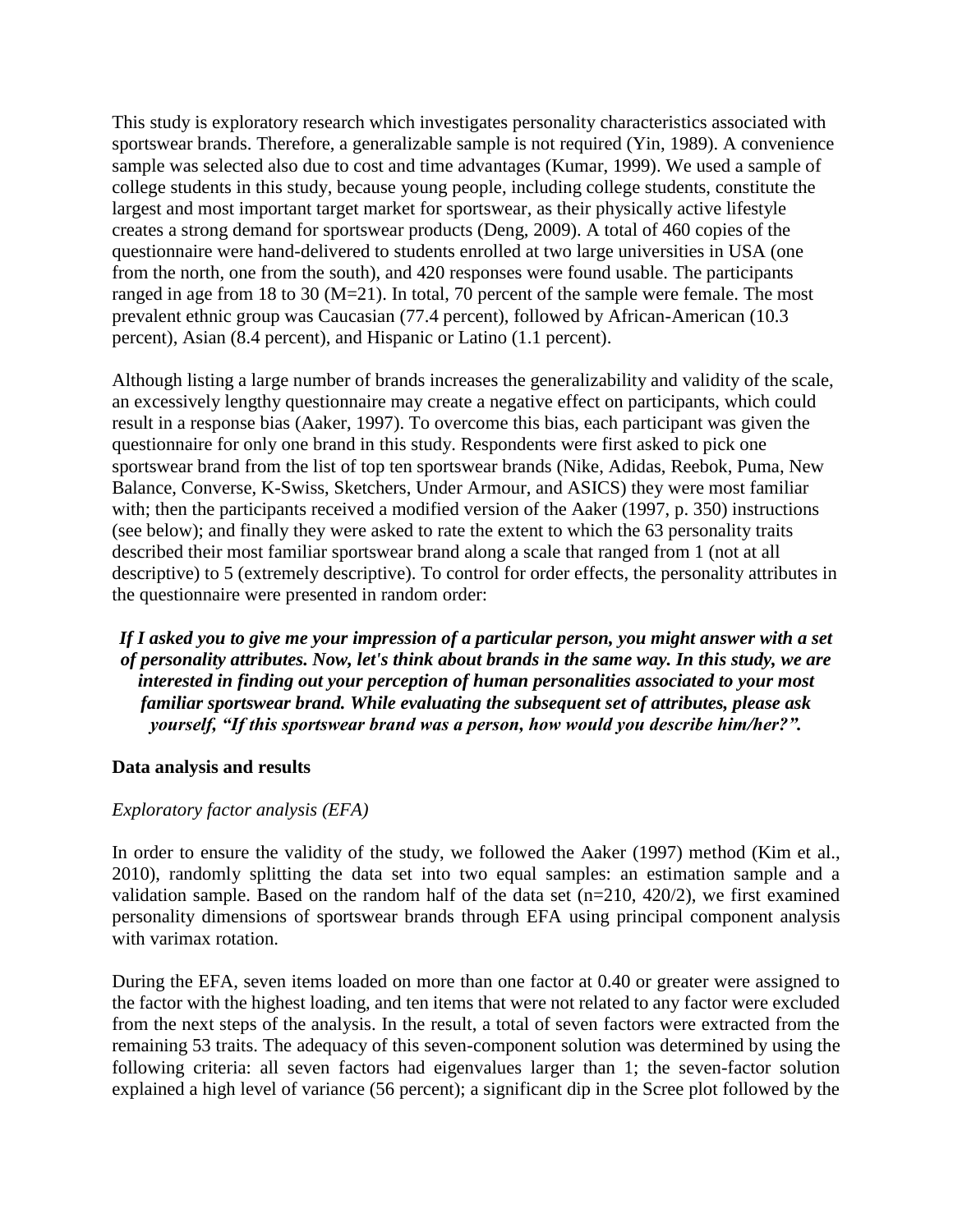seventh factor; the factor loading score for each factor  $(>0.4)$ ; and the meaningfulness of each dimension (Aaker, 1997; Kim et al., 2010). The seven factors accounted for approximately 56 percent of the total variance and met all the criteria we used. They are listed as follows:

- 1. (1) Competence.
- 2. (2) Attractiveness.
- 3. (3) Sincerity.
- 4. (4) Innovation.
- 5. (5) Activity.
- 6. (6) Excitement.
- 7. (7) Ruggedness.

Determination of the factor labels followed a comparison of existing brand personality dimensions, which were identified in previous studies that use a similar methodology (Aaker, 1997; Aaker et al., 2001; Hosany et al., 2006). Newly emerging factors, which were not present in the literature, were named after the representative attributes within the factor. Table I shows all seven factors extracted in this study, their respective eigenvalues, the variance explained by each, and the traits with the highest item-to-total correlation (see Table I).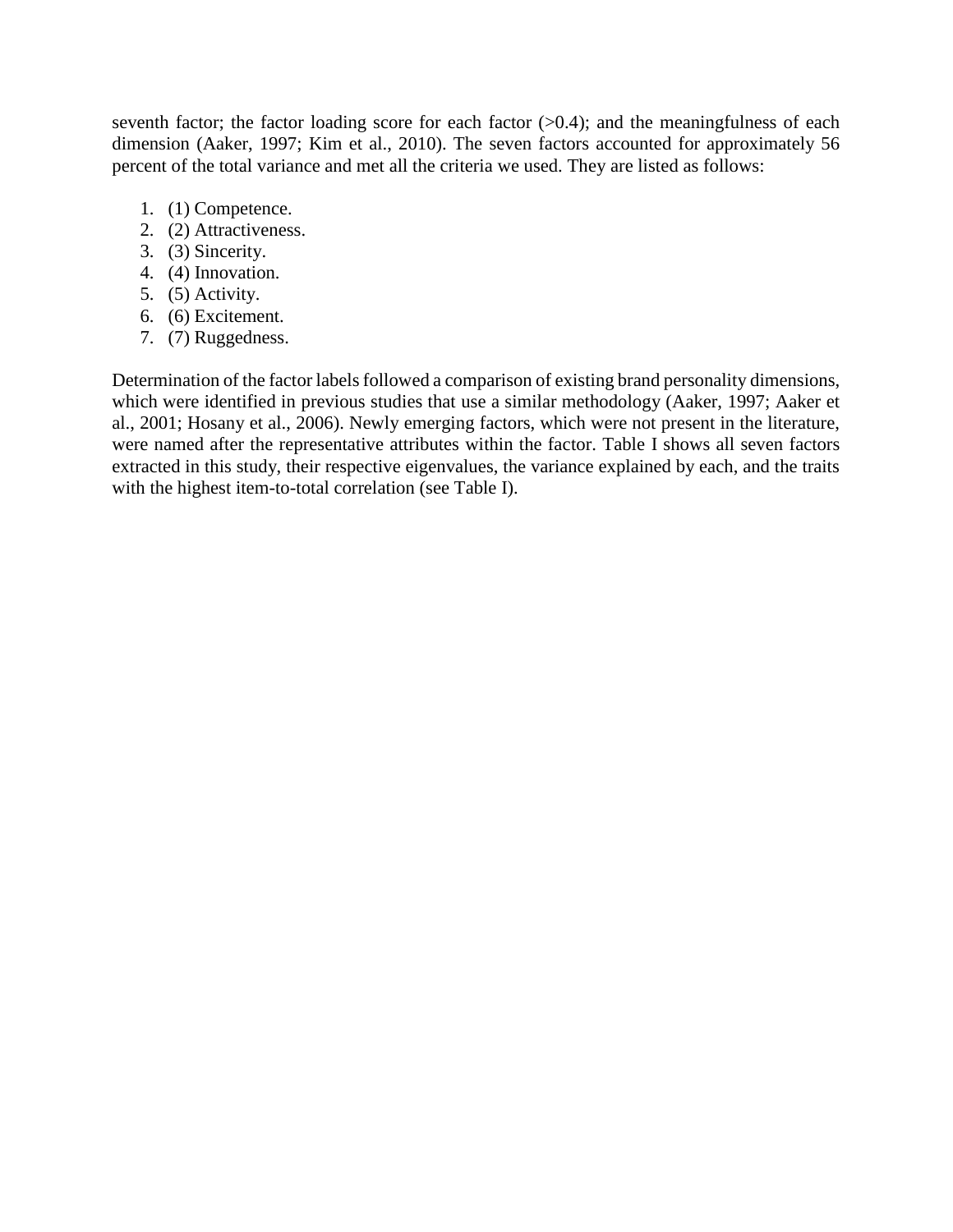| Traits         |       | Competence Attractiveness Sincerity Innovation Activity Excitement Ruggedness |         |         |         |         |         |
|----------------|-------|-------------------------------------------------------------------------------|---------|---------|---------|---------|---------|
| Competitive    | 0.72  | 0.23                                                                          | 0.00    | 0.14    | 0.09    | 0.09    | 0.04    |
| Confident      | 0.72  | 0.28                                                                          | 0.12    | 0.17    | 0.07    | 0.12    | 0.08    |
| Determined     | 0.69  | 0.13                                                                          | 0.15    | 0.11    | 0.26    | 0.18    | 0.12    |
| Hard working   | 0.66  | 0.02                                                                          | 0.25    | 0.22    | 0.19    | 0.24    | 0.15    |
| Courageous     | 0.64  | 0.12                                                                          | 0.23    | 0.25    | 0.08    | 0.14    | 0.09    |
| Motivated      | 0.63  | 0.20                                                                          | 0.19    | 0.13    | 0.11    | 0.14    | $-0.03$ |
| Powerful       | 0.61  | 0.22                                                                          | 0.16    | 0.09    | 0.19    | 0.10    | 0.16    |
| Strong         | 0.59  | 0.25                                                                          | 0.21    | 0.01    | 0.29    | 0.06    | 0.34    |
| Successful     | 0.56  | 0.49                                                                          | 0.14    | 0.10    | 0.14    | 0.02    | $-0.09$ |
| Real           | 0.54  | 0.17                                                                          | 0.25    | 0.24    | 0.16    | 0.03    | 0.14    |
| Ambitious      | 0.54  | 0.16                                                                          | 0.19    | 0.18    | 0.37    | 0.06    | $-0.03$ |
| Supportive     | 0.53  | 0.22                                                                          | 0.31    | 0.15    | 0.17    | 0.12    | 0.26    |
| Energetic      | 0.52  | 0.29                                                                          | 0.18    | 0.07    | 0.13    | 0.38    | 0.09    |
| Reliable       | 0.48  | 0.10                                                                          | 0.14    | 0.32    | 0.12    | 0.01    | 0.15    |
| Team-oriented  | 0.46  | 0.43                                                                          | 0.24    | 0.07    | 0.08    | 0.09    | 0.03    |
| Intense        | 0.45  | 0.22                                                                          | 0.24    | 0.14    | 0.25    | 0.04    | 0.24    |
| Outgoing       | 0.40  | 0.14                                                                          | 0.18    | 0.22    | 0.18    | 0.24    | 0.11    |
| Spirited       | 0.40  | 0.12                                                                          | 0.36    | 0.24    | 0.12    | 0.34    | 0.07    |
| Up-to-date     | 0.35  | 0.69                                                                          | 0.04    | 0.28    | 0.13    | 0.13    | 0.07    |
| Popular        | 0.33  | 0.69                                                                          | 0.22    | 0.00    | 0.10    | $-0.09$ | $-0.09$ |
| Trendy         | 0.17  | 0.67                                                                          | 0.06    | 0.17    | 0.10    | 0.17    | 0.12    |
| Young          | 0.14  | 0.59                                                                          | 0.12    | 0.13    | 0.10    | 0.07    | 0.07    |
| Attractive     | 0.33  | 0.53                                                                          | 0.35    | 0.19    | 0.05    | 0.36    | $-0.03$ |
| Cool           | 0.30  | 0.49                                                                          | 0.05    | 0.30    | 0.21    | 0.16    | $-0.07$ |
| Relaxed        | 0.08  | 0.24                                                                          | 0.70    | 0.01    | 0.09    | 0.14    | 0.15    |
| Respectful     | 0.26  | 0.17                                                                          | 0.67    | 0.26    | 0.13    | 0.02    | $-0.03$ |
| Honest         | 0.28  | $-0.02$                                                                       | 0.61    | 0.40    | 0.08    | 0.17    | 0.14    |
| Friendly       | 0.29  | 0.11                                                                          | 0.58    | 0.23    | $-0.06$ | 0.40    | 0.04    |
| Down-to-earth  | 0.15  | $-0.06$                                                                       | 0.55    | 0.25    | $-0.10$ | 0.11    | 0.17    |
| Solid          | 0.36  | 0.13                                                                          | 0.54    | 0.14    | 0.28    | 0.10    | 0.13    |
| Practical      | 0.06  | 0.34                                                                          | 0.52    | 0.04    | 0.30    | $-0.16$ | 0.08    |
| Flexible       | 0.28  | 0.33                                                                          | 0.43    | 0.11    | 0.07    | 0.29    | 0.21    |
| Unique         | 0.13  | 0.15                                                                          | 0.22    | 0.76    | 0.04    | 0.20    | 0.10    |
| Original       | 0.23  | 0.27                                                                          | 0.23    | 0.62    | $-0.02$ | $-0.08$ | 0.16    |
| Intelligent    | 0.29  | 0.11                                                                          | 0.32    | 0.57    | 0.40    | 0.12    | 0.02    |
| Independent    | 0.35  | $-0.01$                                                                       | 0.27    | 0.55    | 0.34    | 0.07    | $-0.06$ |
| Open to change | 0.14  | 0.29                                                                          | 0.16    | 0.55    | 0.04    | 0.23    | 0.22    |
| Modern         | 0.10  | 0.45                                                                          | $-0.07$ | 0.54    | 0.14    | 0.20    | 0.14    |
| Innovative     | 0.30  | 0.20                                                                          | 0.37    | 0.44    | 0.13    | 0.30    | 0.25    |
| Healthy        | 0.32  | 0.13                                                                          | 0.19    | 0.09    | 0.63    | 0.12    | 0.12    |
| Fast           | 0.35  | 0.28                                                                          | 0.00    | 0.05    | 0.61    | 0.12    | 0.16    |
| Disciplined    | 0.30  | $-0.14$                                                                       | 0.03    | 0.25    | 0.46    | 0.02    | 0.00    |
| Active         | 0.42  | 0.35                                                                          | $-0.04$ | 0.07    | 0.43    | 0.03    | $-0.14$ |
| Athletic       | 0.42  | 0.44                                                                          | $-0.09$ | $-0.09$ | 0.42    | 0.05    | $-0.04$ |
| Organized      | 0.30  | 0.07                                                                          | 0.35    | 0.32    | 0.40    | 0.07    | $-0.03$ |
| Enthusiastic   | 0.32  | 0.07                                                                          | 0.10    | 0.19    | 0.21    | 0.64    | 0.09    |
| Fun            | 0.21  | 0.40                                                                          | 0.19    | 0.22    | 0.33    | 0.50    | 0.08    |
| Cheerful       | 0.12  | 0.16                                                                          | 0.35    | 0.22    | 0.11    | 0.50    | $-0.05$ |
| Exciting       | 0.41  | 0.34                                                                          | 0.36    | 0.20    | 0.10    | 0.42    | 0.00    |
| Rugged         | 0.06  | $-0.06$                                                                       | 0.04    | 0.14    | $-0.05$ | 0.00    | 0.77    |
| Tough          | 0.39  | 0.17                                                                          | 0.16    | 0.10    | 0.31    | $-0.02$ | 0.60    |
| Technical      | 0.16  | 0.01                                                                          | 0.25    | 0.23    | 0.15    | 0.22    | 0.50    |
| Sophisticated  | 0.20  | 0.07                                                                          | 0.31    | 0.18    | 0.08    | 0.32    | 0.40    |
| Eigenvalues    | 22.68 | 3.30                                                                          | 2.63    | 1.84    | 1.74    | 1.60    | 1.45    |
| % of variance  | 36.00 | 5.24                                                                          | 4.17    | 2.93    | 2.77    | 2.54    | 2.30    |
| Cumulative %   | 36.00 | 41.24                                                                         | 45.41   | 48.34   | 51.11   | 53.65   | 55.95   |

Notes: An estimation sample is derived from a random half of the pooled data  $(n = 210, 420/2)$ . Factor loadings that are 0.4 or larger are set in italic

Sportswear brand<br>personality dimensions

Table I.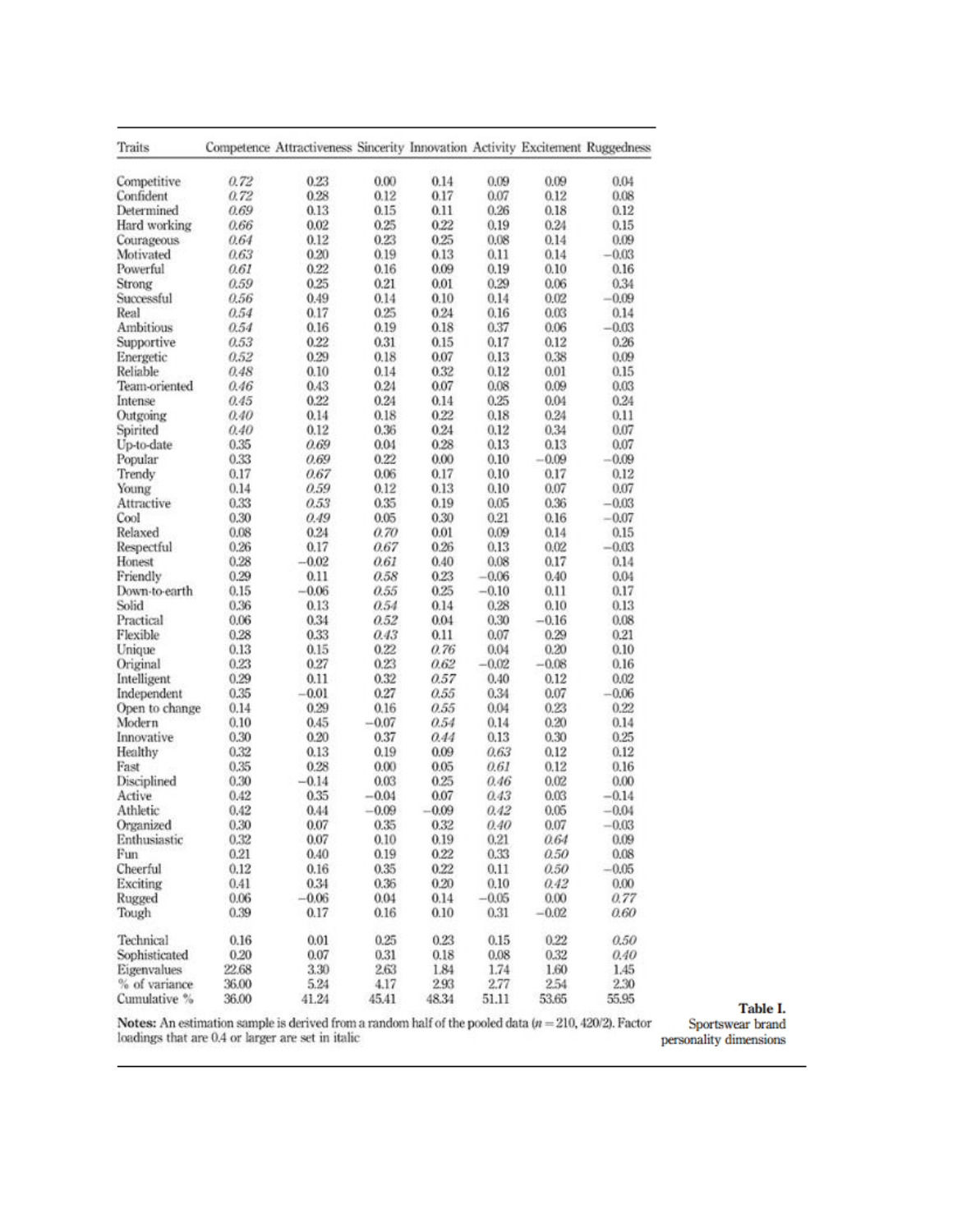To represent each brand personality dimension accurately, the analysis also included a facet identification step. Adopting the process used by Costa and McCrae (1992), Aaker (1997) found a distinct set of facets that provided a structure to justify which attributes to select to represent each dimension as well as texture to understand the dimensions in greater detail. For example, the American Sincerity dimension consists of four facets: down-to-earth, honesty, wholesomeness, and cheerfulness (Aaker et al., 2001). Using the same process, identification of facets within the seven factors was carried out by means of principal components analyses with varimax rotation, performed separately for each dimension (Aaker, 1997; Aaker et al., 2001). The analysis revealed that the Competence factor has three facets (determined, successful, and reliable); Sincerity (honest and flexible) and Activity (athletic and disciplined) have two each; while the factors Attractiveness, Innovation, Excitement, and Ruggedness showed a one-dimension structure. Figure 1 depicts selected brand personality traits and their corresponding facets and dimensions.

# *Confirmatory factor analysis (CFA)*

EFA is useful for data reduction purposes, but it does not provide evidence of the dimensionality of measures essential in scale development (Gerbing and Anderson, 1988). In this study, CFA was used to test the validity of the items.

Cronbach's a coefficients were used to examine the internal consistency of the items before conducting a CFA. Cronbach's a coefficients calculated for each of the seven dimensions indicated high levels of internal reliability: Competence  $\frac{1}{4}$  0.94, Attractiveness  $\frac{1}{4}$  0.86, Sincerity  $\frac{1}{4}$  0.88, Innovation  $\frac{1}{4}$  0.87, Activity  $\frac{1}{4}$  0.79, Excitement  $\frac{1}{4}$  0.80, and Ruggedness  $\frac{1}{4}$  0.69. We performed CFA using Amos 19 (the structural equation modeling package). This analysis used the remaining random half of the pooled data (n  $\frac{1}{4}$  210, 420/2) as the secondary holdout sample to be used for validation and predication. Model fit criteria suggested by Hu and Bentler (1999) were used for the measurement model: w2/df, goodness of fit (GFI), adjusted goodness of fit (AGFI), comparative fit index (CFI), root mean square residual (RMR), and root mean square error of approximation (RMSEA). Acceptable models should have w2/dfp3, AGFIX0.80, RMRp0.1, RMSEAp0.1, and GFI and CFI 40.90. Fit indices of the measurement model were satisfactory overall: w2/df ¼ 2.00, GFI ¼ 0.88, AGFI ¼ 0.83, CFI ¼ 0.90, RMR ¼ 0.05, and RMSEA ¼ 0.05, suggesting that the seven-component model is stable within the holdout data.



Figure 1. Seven sportswear brand personality dimensions and their facets

All factor loadings were significant and varied from 0.60 to 0.78, satisfying the convergent validity criteria. Unidimensionality and convergent validity of the constructs were assessed by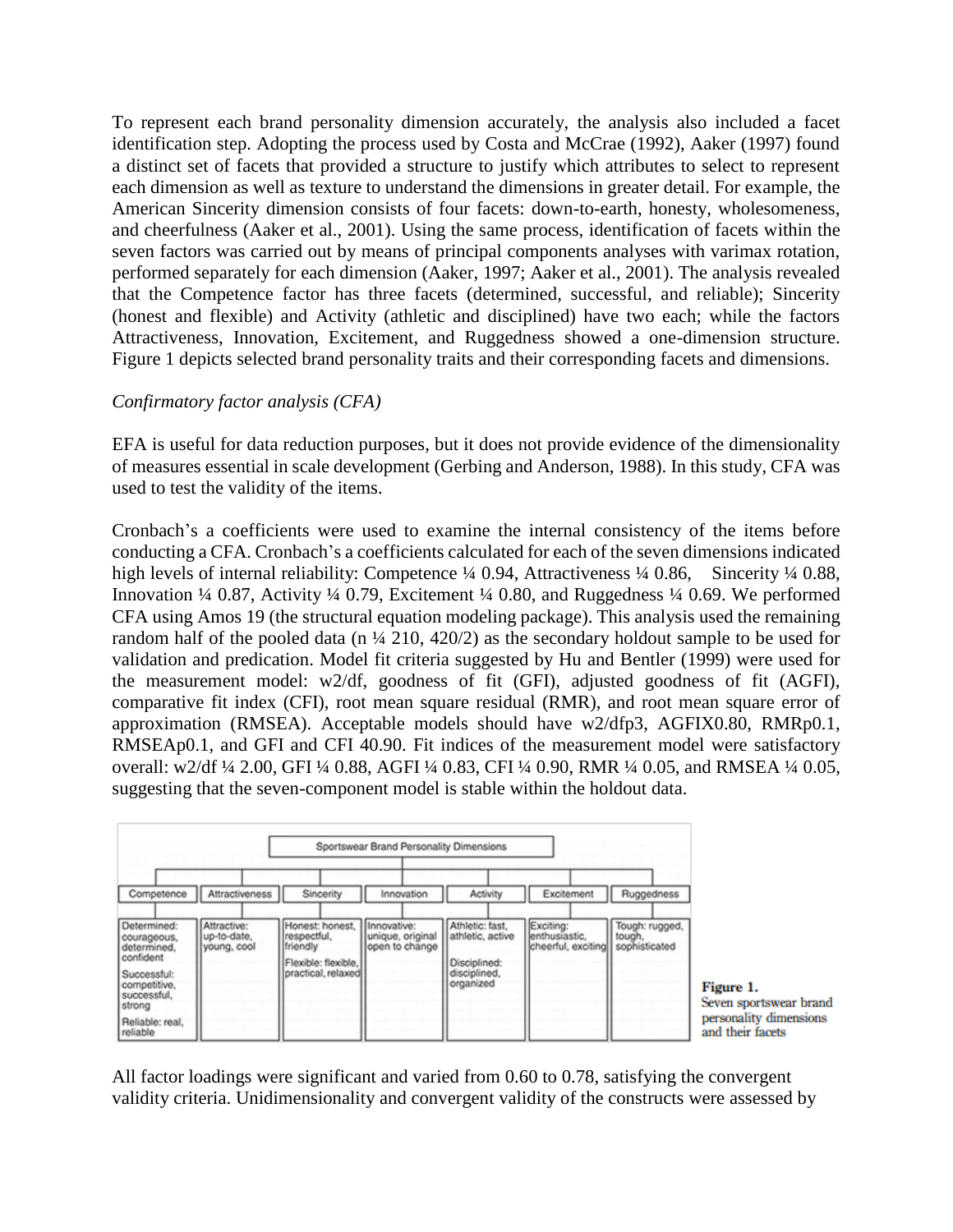the composite reliability measure and the average variance extracted (AVE), respectively. The composite reliability varied from 0.60 to 0.72, satisfying the criteria of 0.6. AVE varied from 0.58 to 0.74, thus satisfying the criteria of 0.50 (Fornell and Larcker, 1981). In addition, discriminant validity was evaluated by comparing the AVE estimates for each construct with the square of the parameter estimates between the two constructs. According to Fornell and Larcker (1981), discriminant validity is achieved if the AVE of each construct exceeds the square of the standardized correlations between pairs of constructs. All AVE estimates were greater than the squared correlations between all constructs in this study. Thus, both convergent validity and discriminant validity were considered to have been established.

# *The effect of demographic factors on respondents' brand personality perception*

In order to investigate the effect of demographic variables (gender, age, and race) on respondents' brand personality evaluations, one-way analysis of variance (ANOVA) was used to determine whether there was a significant mean difference in the respondent's perceptions of the seven dimensions of brand personality identified for sportswear brands. The results of ANOVA tests showed that there were no significant differences in mean scores across gender and age groups at the 0.05 level of significance. Asian respondents indicated a lower perception toward the dimension of Activeness than did both Caucasian and African-American respondents. However, we found no statistical difference between racial groups in their perceptions of other six dimensions of brand personality for sportswear brands.

### **Discussion and implications**

This research aims to explore and identify the personalities associated with sportswear brands. To this purpose, a study focussing on sportswear brands that follows the existing framework was conducted. To identify the brand personality dimensions for sportswear brands, a total of 420 subjects rated the top ten sportswear brands on 63 personality traits. The results of an exploratory principal components factor analysis suggested that consumers perceive that sportswear brands have seven distinct personality dimensions and 53 personality traits (ten items were deleted during the EFA): Competence, Attractiveness, Sincerity, Innovation, Activity, Excitement, and Ruggedness. The results of a CFA provided additional support for the stability of the seven dimensions. In summary, personality of sportswear brands can be measured with a sevendimensional, 53-item scale.

Since sportswear is uniquely positioned between the fashion and sports industry, our results show that the personality of sportswear brands is a good combination of the Aaker (1997) brand personality dimensions (Competence, Attractiveness, Sincerity, Excitement, and Ruggedness), characteristics associated with athletes (Competence, Attractiveness, Sincerity, Activity, and Ruggedness), and characteristics associated with fashion (Attractiveness, Innovation, and Excitement), which reflects consumers' increasing demand for stylish, functional, and versatile sports clothing and footwear products.

Five of these seven dimensions – Competence, Attractiveness (sophistication), Sincerity, Excitement, and Ruggedness – are congruent with the five dimensions of brand personality developed by (Aaker, 1997). The strong convergence between the findings from this study and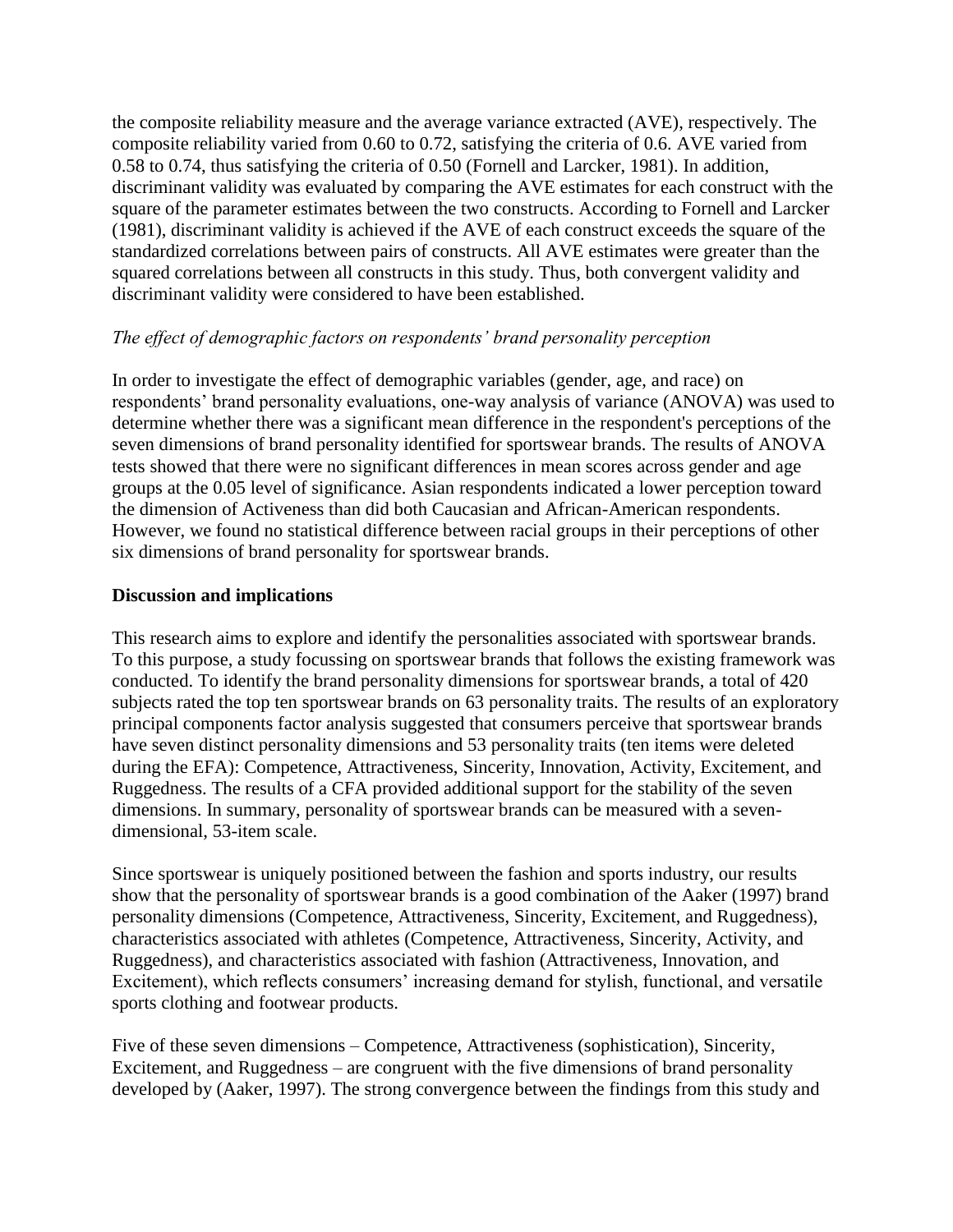Aaker's scale is not a surprising result. Aaker's 42-trait framework was designed and proven to be widely applicable across brands and product categories. In addition, 22 out of Aaker's original 42 traits remained in the final set of personality traits identified for sportswear brands in this study. The findings also support a recent study by Arora and Stoner (2009), which identifies Sincerity, Excitement, Competence, and Ruggedness as the personality dimensions for two athletic brands (Adidas and Nike) included in their study.

Remarkably, two new dimensions, namely Innovation and Activity, appeared in this study as dimensions of brand personality specifically for sportswear brands. They differed from the Big Five in human personality (Briggs, 1992) and the Big Five in brand personality (Aaker, 1997). This is not surprising, because these traits are some of the common themes that sportswear marketers use to characterize sportswear brands in the media. Innovation in this study depicts being unique, modern, and innovative. The emergence of the innovation dimension in this study may also be explained by the fact that consumers portray sportswear brands as innovative and modern. Nowadays, sportswear has become a common and popular category of clothing, as it gives young people a more relaxed lifestyle and greater versatility and comfort (Lau et al., 2006). Today's consumers look for sportswear products that not only address utilitarian needs but offer a hedonic value and provide a sense of uniqueness as well (Kaplan, 2009). They want sportswear to help them stay comfortable and, at the same time, make them look smart and fashionable when they exercise. Therefore, casual design and athletic design are converging in the sportswear industry (Lau et al., 2006). Sportswear companies are trying to push athletic innovation to its extreme to meet consumers' expectations and demand through modern product design, up-to-date technologies, and innovative marketing activities.

Another major finding of the study is the Activity dimension, which refers to characteristics such as fast, active, disciplined, and organized. This dimension is the reflection of characteristics defining athletes based on sportswear brands' personality. According to Williams and Krane (2001), not only are athletes physically fit, but they also have the ability to set a competitive routine or plan and stick to it. Celebrity endorsements (including celebrity-athlete endorsements) are widely used to generate attention for brands and connect brands with celebrities' personality traits (Bush et al., 2004; Keller, 2008). For decades, sportswear companies such as Adidas and Nike have prospered by linking their brands with athletes and sports stars such as Michael Jordan and David Beckham. Our results imply that marketing efforts of sportswear brands have done a great job in leveraging unique and positive brand associations of athletes and sports stars in order to transfer the positive associations to the brands and create strong brand images.

However, this study also suggests that consumers may seek more than innovation and athletic spirit when they select sportswear. The personality dimension of Competence consists of traits such as determined, confident, successful, and reliable. The brand personality described by this category clearly fits the top sportswear brands' (e.g. Nike, Adidas, and Reebok) leading position and good reputation in the sportswear market. This dimension may also be associated with personality traits of athletes to some extent, such as confident, hardworking, and team-oriented. The Attractiveness dimension, including up-to-date, popular, young and cool, seems to reflect the stylistic and attractive aspect of sportswear products and celebrity-athletes who represent well-known sportswear brands. The Sincerity dimension encompasses traits like honest, friendly, practical, and flexible, which appear to reflect consumers' perceptions of high quality, high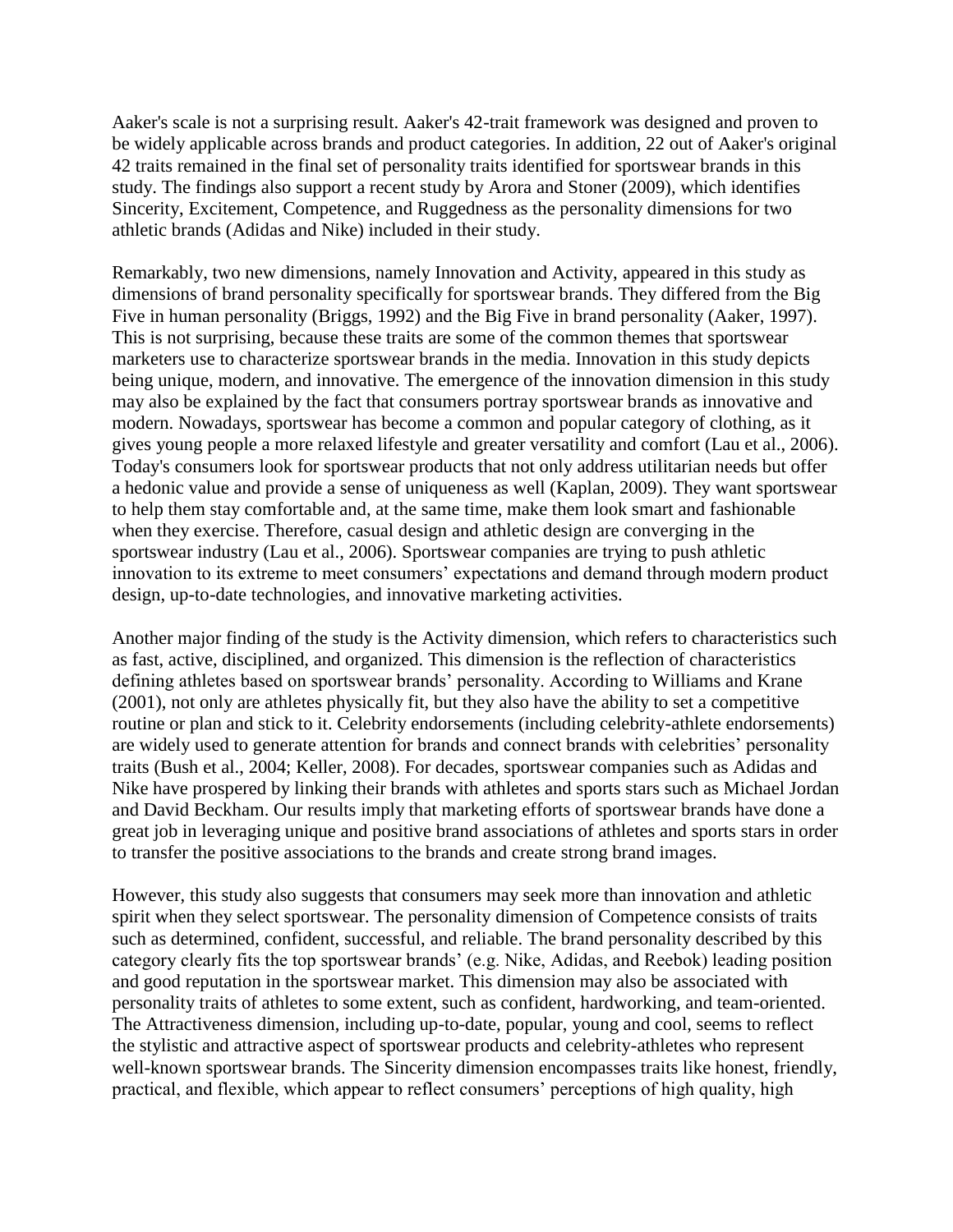performance, and the family oriented image of the major sportswear brands (Maehle et al., 2011). The personality dimension of Excitement consists of traits such as enthusiastic, fun, and cheerful, which implies that sportswear brands are considered to be fun and are thus highly capable of generating interest. Consumers wear sportswear mainly for fun and exciting leisure and sports activities, which may explain why consumers attach a sense of excitement to sportswear brands. The Ruggedness dimension, including tough, technical, and sophisticated, suggests that sportswear brands are seen as outdoorsy and tough. This result comes as no surprise, because sportswear products powered by cutting-edge technology and performance can protect people during their outdoor sports and activities.

This research has both theoretical and practical implications. Theoretically, it makes three contributions. First, it developed a valid and reliable scale that measures personality for sportswear products and can be extended to other closely related industries, such as sporting goods and fashion accessories. Second, the findings confirm that consumers do associate particular brand personality dimensions with specific brand categories (such as sportswear). Third, the findings also show that the existing brand personality scales are applicable to sportswear brands. Practical applications of this research also exist. According to Aaker (1997), the measurement of brand personality can be managerially interesting, because it allows description of brands' personalities, and it also allows contrasting personalities of competing brands. In the sportswear industry, there is evidence that the top brands compete fiercely against each other for market share and customer loyalty. In such an environment, successful positioning and differentiation of the brand becomes crucial. Development of a strong brand personality clearly fosters the success of branding activities. Thus, the scale and the distinctive brand personality dimensions identified by this study can be used as a practical marketing tool for brand managers in the sportswear market. Specifically, we believe that our findings would help managers better understand the image of their brand in the minds of consumers, better distinguish their brand from competing brands, and further identify the target market that is sensitive to the personality traits attached to their brand.

### **Limitations and future research**

Since this study was deliberately performed for a specific category (sportswear), our findings only reflect American young consumers' brand personality perception of sportswear brands. For this reason, the scale ought to be reassessed with other product categories and with consumers from different cultural backgrounds and in different age groups (Aaker et al., 2001). In addition, from both an academic and practical standpoint, it would also be interesting to examine the antecedents and consequences of brand personality in the sportswear industry. Therefore, future studies could examine how to create brand personality through a variety of marketing variables (such as advertising and sponsorship) and what the impact of brand personality is on other variables such as consumer loyalty and purchase intention toward sportswear brands.

# **References**

Aaker, J.L. (1997), "Dimensions of brand personality", Journal of Marketing Research, Vol. 34 No. 3, pp. 347-356.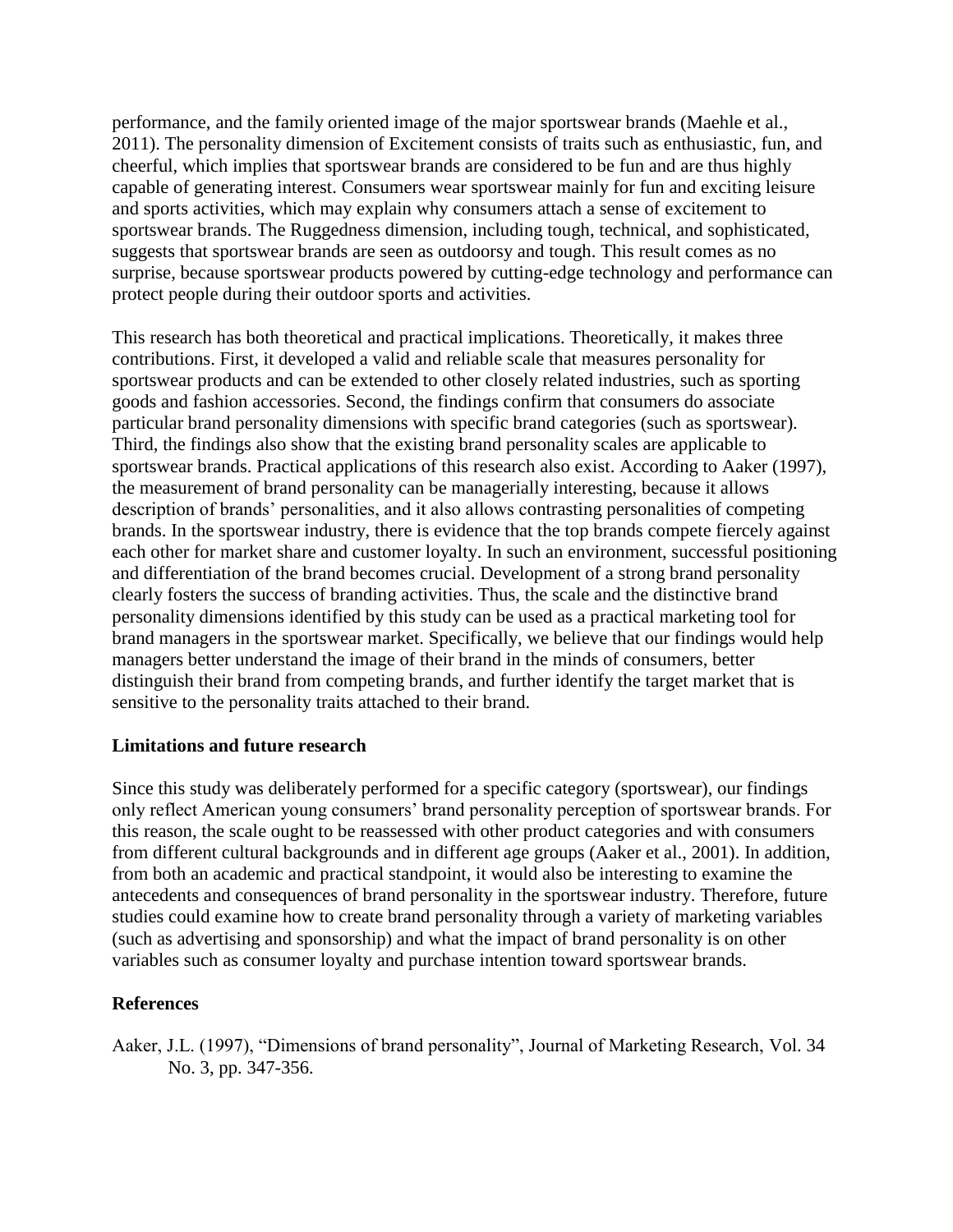- Aaker, J.L. (1999), "The malleable self: the role of self-expression in persuasion", Journal of Marketing Research, Vol. 36 No. 1, pp. 45-57.
- Aaker, J.L., Benet-Martı´nez, V. and Garolera, J. (2001), "Consumption symbols as carriers of culture: a study of Japanese and Spanish brand personality constructs", Journal of Personality and Social Psychology, Vol. 81 No. 3, pp. 492-508.
- Aggarwal, P. and McGill, A.L. (2007), "Is that car smiling at me? Schema congruity as a basis for evaluating anthropomorphized products", Journal of Consumer Research, Vol. 34 No. 4, pp. 468-479.
- Ambroise, L., Ben Sliman, S., Bourgeat, P., De Barnier, V., Ferrandi, J.-M., Merunka, D., Roehrich, G. and Valette- Florence, P. (2005), "The impact of brand personality on attitude and commitment towards the brand", CD-ROM, Proceedings of the 32nd International Research Seminar in Marketing, Marketing Communications and Consumer Behavior, La Londe les Maures, June 7-10.
- Ang, S.H. and Lim, E.A.C. (2006), "The influence of metaphors and product type on brand personality perceptions and attitudes", Journal of Advertising, Vol. 35 No. 2, pp. 39-53.
- Arora, R. and Stoner, C. (2009), "A mixed method approach to understanding brand personality", Journal of Product & Brand Management, Vol. 18 No. 4, pp. 272-283.
- Austin, J.R., Siguaw, J.A. and Mattila, A.S. (2003), "A re-examination of the generalizability of the Aaker brand personality measurement framework", Journal of Strategic Marketing, Vol. 11 No. 2, pp. 77-92.
- Avis, M. (2012), "Brand personality factor based models: a critical review", Australasian Marketing Journal, Vol. 20 No. 1, pp. 89-96.
- Azoulay, A. and Kapferer, J.-N. (2003), "Do brand personality scales really measure brand personality?", Journal of Brand Management, Vol. 11 No. 2, pp. 143-155.
- Belk, R.W. (1988), "Possessions and the extended self", Journal of Consumer Research, Vol. 15 No. 2, pp. 139-168.
- Biel, A.L. (1993), "Converting image into equity", in Aaker, D.A. and Biel, A.L. (Eds), Brand Equity and Advertising, Lawrence Erlbaum Associates, Hillsdale, NJ, pp. 67-82.
- Bosnjak, M., Bochmann, V. and Hufschmidt, T. (2007), "Dimensions of brand personality attributions: a person-centric approach in the German cultural context", Social Behavior and Personality: An International Journal, Vol. 35 No. 3, pp. 303-316.
- Brakus, J.J., Schmitt, B.H. and Zarantonello, L. (2009), "Brand experience: what is it? How is it measured? Does it affect loyalty?", Journal of Marketing, Vol. 73 No. 3, pp. 52-68.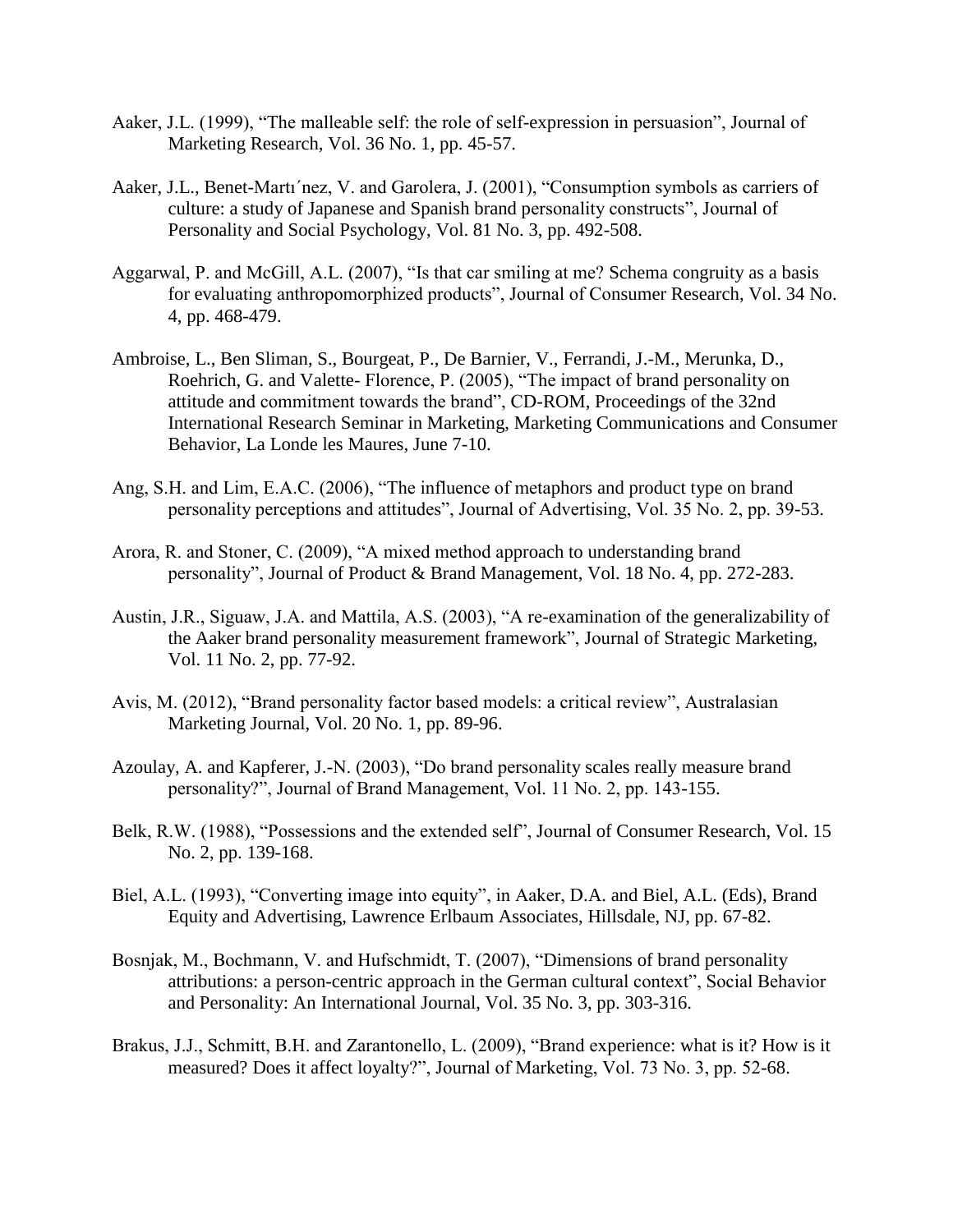- Briggs, S.R. (1992), "Assessing the five-factor model of personality description", Journal of Personality and Social Psychology, Vol. 60 No. 2, pp. 253-293.
- Bush, A.J., Martin, C.A. and Bush, V.D. (2004), "Sports celebrity influence on the behavioral intentions of Generation Y", Journal of Advertising Research, Vol. 44 No. 1, pp. 108- 119.
- Caprara, G.V., Barbaranelli, C. and Guido, G. (2001), "Brand personality: how to make the metaphor fit?", Journal of Economic Psychology, Vol. 22 No. 3, pp. 377-395.
- Chen, Q. and Rodgers, S. (2006), "Development of an instrument to measure web site personality", Journal of Interactive Advertising, Vol. 7 No. 1, pp. 33-46.
- Commerzbank (2008), "'Adidas', equity research", available at: www.wikinvest.com/ (accessed August 8, 2012).
- Costa, P.T. and McCrae, R.R. (1992), Revised NEO Personality Inventory and NEO Five Factor Inventory Professional Manual, Psychological Assessment Resources, Odessa, FL.
- Cui, A.P., Albanese, P.J., Jewell, R.D. and Hu, M.Y. (2008), "Profiling the brand personality of specific brands", Advances in Consumer Research, Vol. 35, pp. 534-541.
- Deng, T. (2009), "'Just done it' Nikes new advertising plan facing global economic crisis", International Journal of Business and Management, Vol. 4 No. 3, pp. 102-105.
- Ekinci, Y. and Hosany, S. (2006), "Destination personality: an application of brand personality to tourism destinations", Journal of Travel Research, Vol. 45 No. 2, pp. 127-139.
- Escalas, J.E. and Bettman, J.R. (2005), "Self-construal, reference groups, and brand meaning", Journal of Consumer Research, Vol. 32 No. 3, pp. 378-389.
- Fornell, C. and Larcker, D.F. (1981), "Evaluating structural equation models with unobservable variables and measurement error", Journal of Marketing Research, Vol. 18 No. 1, pp. 39- 50.
- Fournier, S. (1998), "Consumers and their brands: developing relationship theory in consumer research", Journal of Consumer Research, Vol. 24 No. 4, pp. 343-373.
- Freling, T.H. and Forbes, L.P. (2005), "An empirical analysis of the brand personality effect", Journal of Product & Brand Management, Vol. 14 No. 7, pp. 404-413.
- Gerbing, D.W. and Anderson, J.C. (1988), "An updated paradigm for scale development incorporating unidimensionality and its assessment", Journal of Marketing Research, Vol. 25 No. 2, pp. 186-192.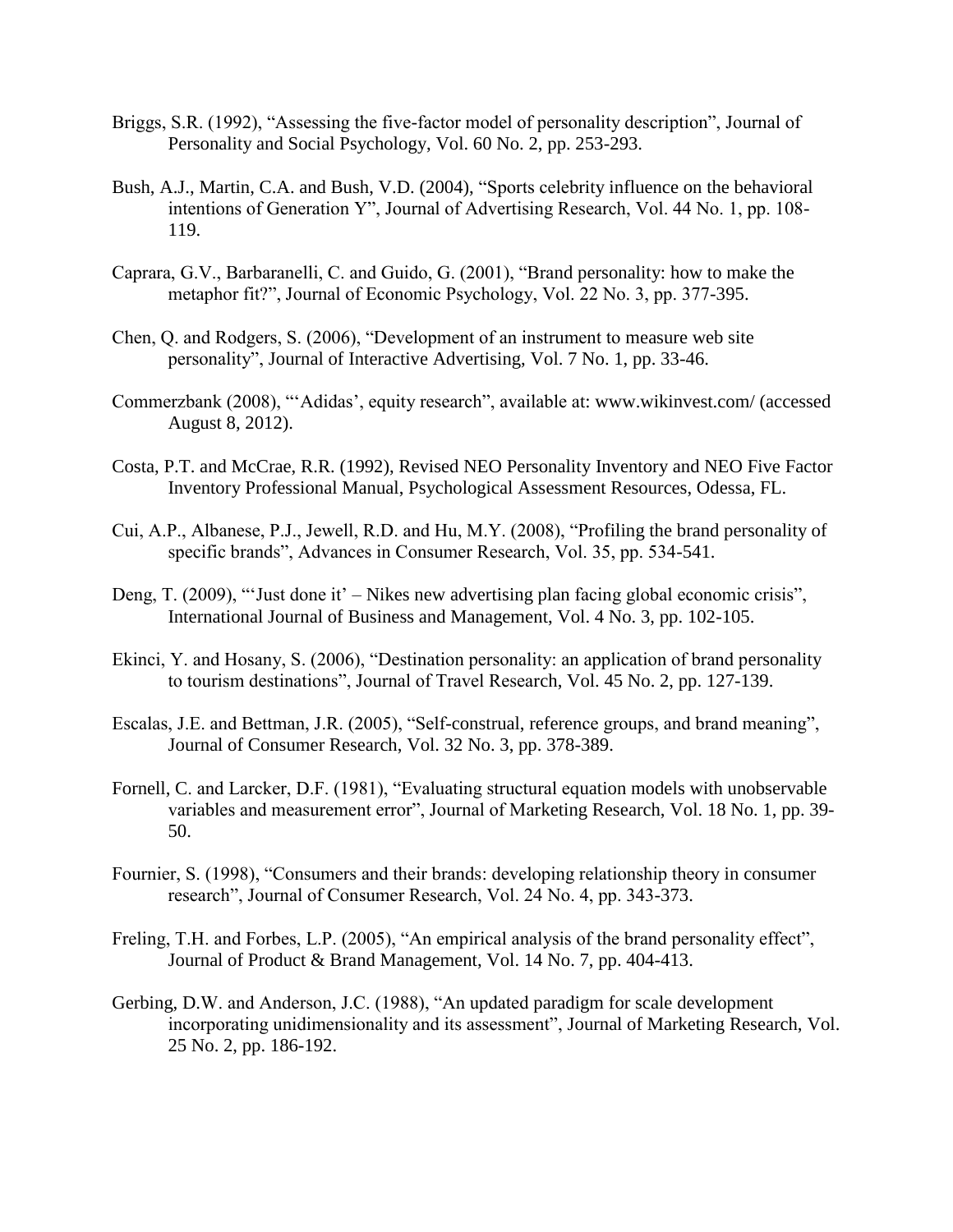- Geuens, M., Weijters, B. and De Wulf, K. (2009), "A new measure of brand personality", International Journal of Research in Marketing, Vol. 26 No. 2, pp. 97-107.
- Hosany, S., Ekinci, Y. and Uysal, M. (2006), "Destination image and destination personality: an application of branding theories to tourism places", Journal of Business Research, Vol. 59 No. 5, pp. 638-642.
- Hu, L. and Bentler, P.M. (1999), "Cutoff criteria for fit indexes in covariance structure analysis: conventional criteria versus new alternatives", Structural Equation Modeling, Vol. 6 No. 1, pp. 1-55.
- just-style.com (2009), "Sportswear market to sprint past recession", available at: [www.juststyle.com/analysis/sportswear-market-to-sprint-past-recession\\_id104903.aspx](http://www.juststyle.com/analysis/sportswear-market-to-sprint-past-recession_id104903.aspx) (accessed August 6, 2012).
- Kaplan, M.D. (2009), "The relationship between perceived innovativeness and emotional product responses: a brand oriented approach", Innovative Marketing, Vol. 5 No. 1, pp. 39-47.
- Kaplan, M.D., Yurt, O., Guneri, B. and Kurtulus, K. (2010), "Branding places: applying brand personality concept to cities", European Journal of Marketing, Vol. 44 Nos 9/10, pp. 1286-1304.
- Keller, K.L. (2008), Strategic Brand Management: Building, Measuring, and Managing Brand Equity, 3rd ed., Prentice Hall, Upper Saddle River, NJ.
- Kim, J., Baek, T.H. and Martin, H.J. (2010), "Dimensions of news media brand personality", Journalism & Mass Communication Quarterly, Vol. 87 No. 1, pp. 117-134.
- Kumar, R. (1999), Research Methodology: A Step-by-Step Guide for Beginners, Sage Publications, Thousand Oaks, CA.
- Lau, M.-M., Chang, M.-T., Moon, K.-L. and Liu, W.-S. (2006), "The brand loyalty of sportswear in Hong Kong", Journal of Textile and Apparel, Technology and Management, Vol. 5 No. 1, pp. 1-13.
- Maehle, N., Otnes, C. and Supphellen, M. (2011), "Consumers' perceptions of the dimensions of brand personality", Journal of Consumer Behaviour, Vol. 10 No. 5, pp. 290-303.
- Milas, G. and Mlačić, B. (2007), "Brand personality and human personality: findings from ratings of familiar Croatian brands", Journal of Business Research, Vol. 60 No. 6, pp. 620-626.
- Newbery, M. (2009), Global Market Review of Active Sportswear and Athletic Footwear Forecasts to 2016, Aroq Limited, Worcestershire.